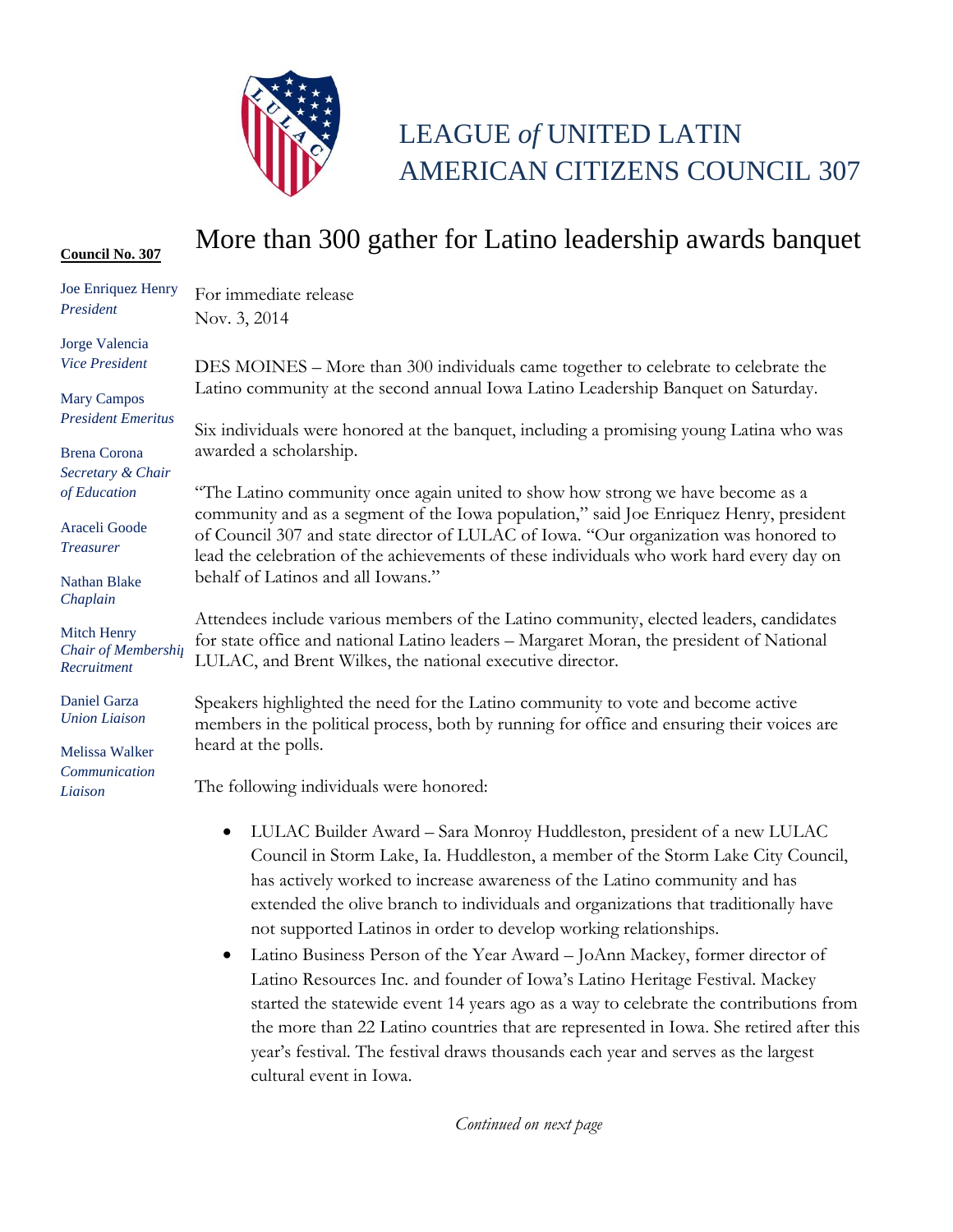- Latino Hero Award U.S. Sen. Tom Harkin, who will retire after serving Iowans for more than 40 years. Harkin has been an advocate for all Iowans and his work has extended to the Latino community, those with special needs and others. He has supported measures that have improved the lives of Latinos and helped them gain higher paying jobs.
- Iowa Latino Leadership Award Vanessa C. Marcano-Kelly, a graduate of the inaugural Latina Leadership Initiative of Greater Des Moines, who now works for the Iowa Department of Human Services. Marcano-Kelly has been a community organizer with Iowa Citizens for Community Improvement, where she advocated on behalf of the Latino community for issues that include wage theft, immigration reform, voter's rights, driver's licenses and raising the minimum wage.
- Emerging Latino Leadership Scholarship Award Maria Mayorga, 25, is in her final year at Drake University Law School. She has interned for several Des Moines-area attorneys. Mayorga worked at the Drake Law School Legal Clinic and was the legal assistant for the Immigrant Survivors Advancement Legal Program (ISA), where she helped immigrant women who were victims of domestic abuse receive legal assistance and counseling referrals. Mayorga, a graduate of Dowling Catholic High School, is a single parent of a son, and also provides translation services to her alma mater high school.

This year, a new award was introduced. The Law Office of Sonia Parras sponsored the Latino Achievement Award, which was presented to Alba Perez, executive officer of the Office of Latino Affairs for the Iowa Department of Human Rights. Perez was selected as the recipient for the award because of her devotion throughout her entire adult to outreach and involvement of the Latino community, and her inspiration to Latina women.

She created the initial Latino Business Association called Alianza; led a 2000 study that examined the Latino community's contributions to Central Iowa; and helped get Salsa Iowa and Iowa's Latino Heritage Festival off of the ground.

In addition, Perez, a survivor of domestic violence, has publicly spoken about her experiences and testified to help change Iowa law to make a domestic abuse assault conviction carry a mandatory two-day jail sentence. Recently, she was involved in the creation of the Latina Leadership Initiative of Greater Des Moines, a special training program created to give young Latina women the skills and access the need to become the next generation of leaders.

"We had another successful banquet and are thankful to our supporters because without them, this celebration would not have been possible," Enriquez Henry said.

Founded in 1929, the League of United Latin American Citizens (LULAC) is the nation's largest and oldest civil rights, volunteer-based organization that empowers Hispanic-Americans and builds strong Latino communities. Its headquarters are in Washington, D.C., and there are 1,000 councils across the United States and Puerto Rico. LULAC's programs, services and advocacy efforts address the most important issues for Latinos, and meet the critical needs of today and the future.